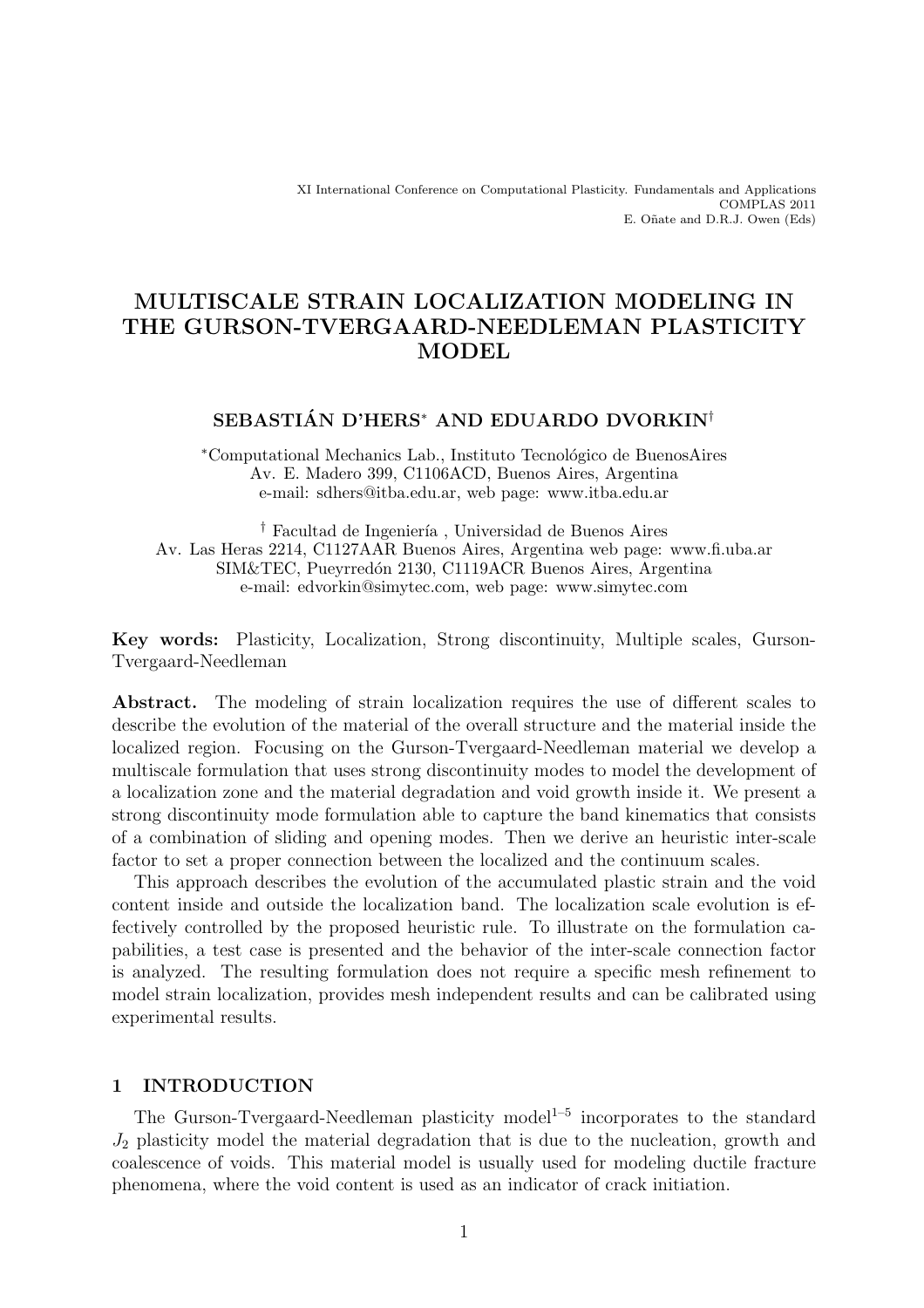Most ductile fracture processes are preceded by a strain localization, that takes place in a narrow band shaped region. In most cases the band width results much smaller than the problem domain, therefore forcing the two opposing sides of the region to open and/or slide relatively to each other (depending on the material considered). This inserts in the problem domain a kinematic mechanism that conditions its response.

Due to that, the modeling of strain localization phenomena via finite element formulations requires to use different scales for the description of the global deformation in the continuum and the localized deformation inside the localization bands and to use of physically meaningful laws to describe the evolution of the material inside the latter ones.

These issues have been addressed in the literature by many numerical techniques: the enhanced strain field method<sup>6,7</sup> the extended finite element method  $(X-FEM)$ ,<sup>8,9</sup> the strong discontinuity approach<sup>10</sup> and the embedded strong discontinuity modes.<sup>11, 12</sup> The last two techniques were applied in the framework of G-T-N materials<sup>13,14</sup>

### 2 THE G-T-N MATERIAL MODEL

The Gurson plasticity model was first developed by Gurson.<sup>1,2</sup> It has been modified through time to adjust the model parameters  $3,4$  and received new inclusions like the addition of a void coalescence mechanism.<sup>5</sup> The complete set is known as the Gurson-Tvergaard-Needleman (G-T-N) material model. Herein we recall the equations required for the present development.<sup>15</sup>

The G-T-N yield surface,  ${}^t\Phi$ , depends on the hydrostatic stress,  ${}^t\sigma_h$ , the  $J_2$  equivalent stress  ${}^t\sigma_e$ , the volume void fraction,  ${}^t f$ , and the actual yield stress, ${}^t\sigma_y$ , \*

$$
{}^{t}\Phi\left({}^{t}\sigma_{h},{}^{t}\sigma_{e},{}^{t}f,{}^{t}\bar{\varepsilon}^{P}\right) = \left(\frac{{}^{t}\sigma_{e}}{{}^{t}\sigma_{y}}\right)^{2} + 2\ {}^{t}f\ q_{1}\ \cosh\left(\frac{3}{2}q_{2}\frac{{}^{t}\sigma_{h}}{{}^{t}\sigma_{y}}\right) - 1 - \ {}^{t}f\ ^{2}\ q_{1}^{2} = 0 \qquad (1)
$$

$$
{}^{t}\sigma_{h} = \frac{1}{3} \underbrace{{}^{t}\underline{\sigma}} : \underbrace{{}^{t}\underline{\mathbf{g}}},\tag{2}
$$

$$
{}^{t}\sigma_{e} = \sqrt{\frac{3}{2}} \stackrel{t_{\mathbf{S}}}{=} : \stackrel{t_{\mathbf{S}}}{=} \tag{3}
$$

being <sup>t</sup><sub>s</sub> the deviatoric stress tensor and <sup>t</sup><sub>g</sub> the metric tensor. The parameters  $q_1$  and  $q_2$ were set to fit the experimental results. We adopt  $q_1 = 1.5$  and  $q_2 = 1$  for the present study.

During yielding  ${}^t\Phi = 0$ ; hence we can obtain an equivalent stress that takes into account the void effect,

$$
{}^{t}\bar{\sigma}^{2} = {}^{t}\sigma_{y}^{2} \left(1 + {}^{t}f^{2} q_{1}^{2} - 2 {}^{t}f q_{1} \cosh ({}^{t}\alpha) \right)
$$
 (4)

<sup>∗</sup>We indicate the tensorial product between two tensors as a b (in other references it is indicated as We indicate the tensorial product between two tensors as a  $a \bigotimes b$  and the number of underlines indicates the tensor order.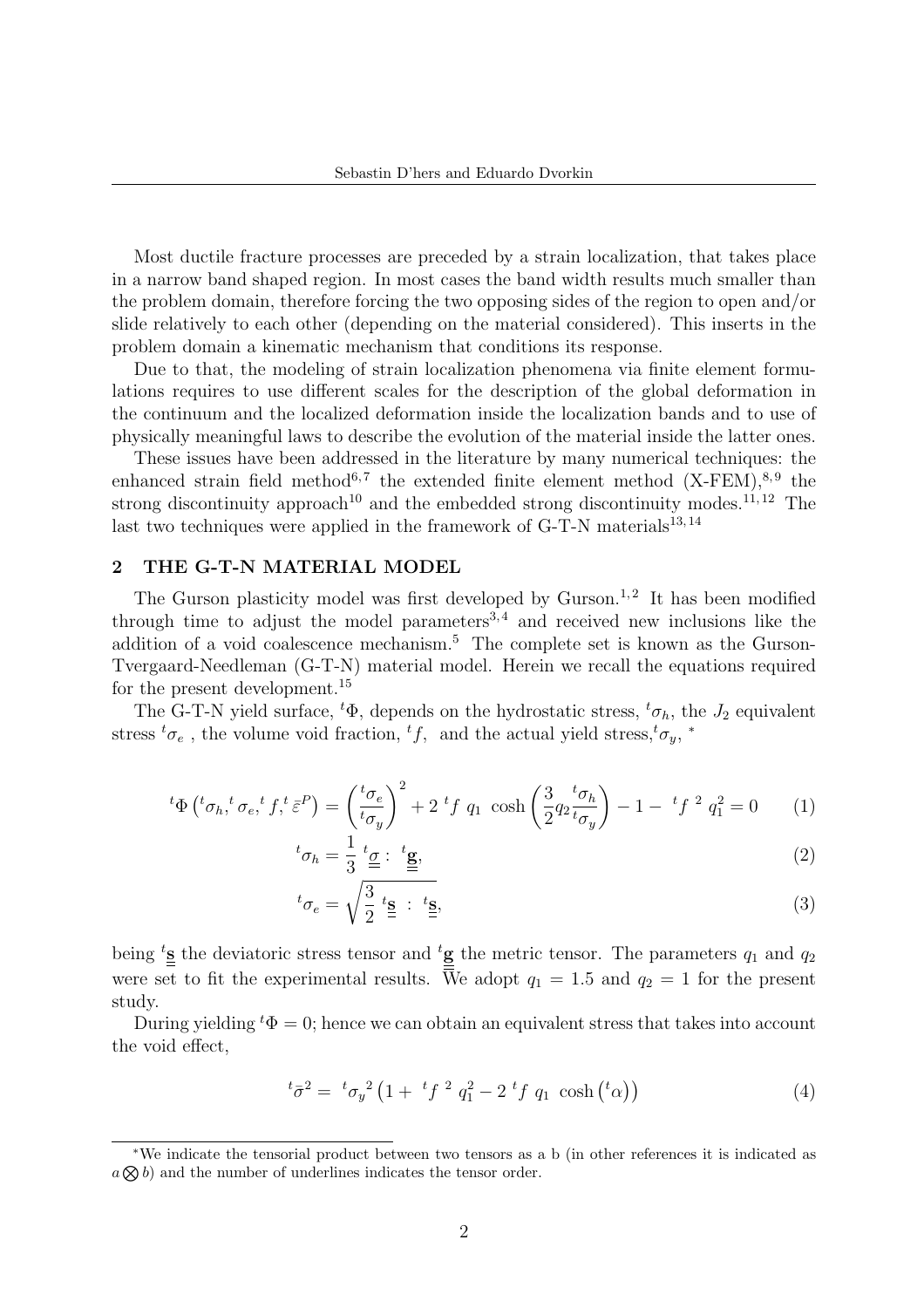For the evolution of  ${}^t\sigma_y$  we adopt an implicit hardening law from,  $^{15}$ 

$$
\frac{{}^{t}\sigma_{y}}{{}^{0}\sigma_{y}} = \left(\frac{{}^{t}\sigma_{y}}{{}^{0}\sigma_{y}} + \frac{3}{\phantom{10}\sigma_{y}}\,t\frac{1}{\epsilon}P\right)^{N} \tag{5}
$$

where  ${}^{0}\sigma_y$  is the initial yield stress,  ${}^{t}\bar{\varepsilon}^P$  is the equivalent plastic strain (to be defined in Eqn. (11)), N is the hardening exponent and G is the elastic shear modulus.

The increment of void volume fraction is attributed to:

∙ Growth of existing voids driven by the bulk plastic deformation,

$$
df_{growth} = \left(1 - {}^{t}f\right) d\underline{\underline{\epsilon}}^{P} : \underline{\underline{\epsilon}}.
$$
 (6)

∙ Nucleation of new voids driven by the accumulated plastic strain evolution,<sup>16</sup>

$$
df_{nucleation} = {}^{t}A \ d\bar{\varepsilon}^{P} \tag{7}
$$

with:

$$
{}^{t}A = \frac{f_N}{S_N\sqrt{2\pi}}exp\left[-\frac{1}{2}\left(\frac{{}^{t}\bar{\varepsilon}^P - \varepsilon_N}{s_N}\right)^2\right],
$$
\n(8)

where,  $f_N$  is the void volume fraction of nucleation particles,  $S_N$  its standard deviation and  $\varepsilon_N$  the mean strain for void nucleation. We adopt  $s_N = 0.1$ ,  $f_N = 0.04$ and  $\varepsilon_N = 0.3$ .

• Coalescence of voids is modeled by modifying  $tf$  once a critical void fraction,  $f_{\text{Critical}}$ , is reached.<sup>5</sup>

The evolution of the internal variables,  ${}^t f$  and  ${}^t \bar{\varepsilon}^P$ , of the G-T-N material depends The evolution of the internal variables,  $\tau$  and  $\varepsilon$ , or the G-1-N material depends<br>on the volumetric  $(\varepsilon_h^P)$  and distortive  $(\varepsilon_e^P)$  equivalent plastic strains. Those equivalent strains are defined decomposing the plastic strain increment as follows,

$$
\underline{\underline{\varepsilon}}^P = {}^{t+\Delta t}\underline{\underline{\varepsilon}}^P - {}^{t}\underline{\underline{\varepsilon}}^P = \frac{1}{3}\varepsilon_h^P {}^{t+\Delta t}\underline{\underline{\mathbf{g}}} + \varepsilon_e^P \frac{3}{2} \frac{I \underline{\underline{\mathbf{s}}}}{t_{\sigma_e}},\tag{9}
$$

Hence the increment between t and  $t + \Delta t$  of the void volume fraction and the equivalent plastic strain becomes,

$$
{}^{t+\Delta t}f - {}^{t}f = f = \left(1 - {}^{t+\Delta t}f\right) \, \underline{\underline{\varepsilon}}^{P} : \, {}^{t+\Delta t}\underline{\underline{\mathbf{g}}} + {}^{t+\Delta t}A \, \overline{\underline{\varepsilon}}^{P}, \tag{10}
$$

$$
\bar{\varepsilon}^{P} = {}^{t+\Delta t} \bar{\varepsilon}^{P} - {}^{t} \bar{\varepsilon}^{P} = \frac{{}^{t+\Delta t} \sigma_{h} \varepsilon_{h}^{P} + {}^{t+\Delta t} \sigma_{e} \varepsilon_{e}^{P}}{(1 - {}^{t+\Delta t} f) {}^{t+\Delta t} \sigma_{y}}.
$$
\n(11)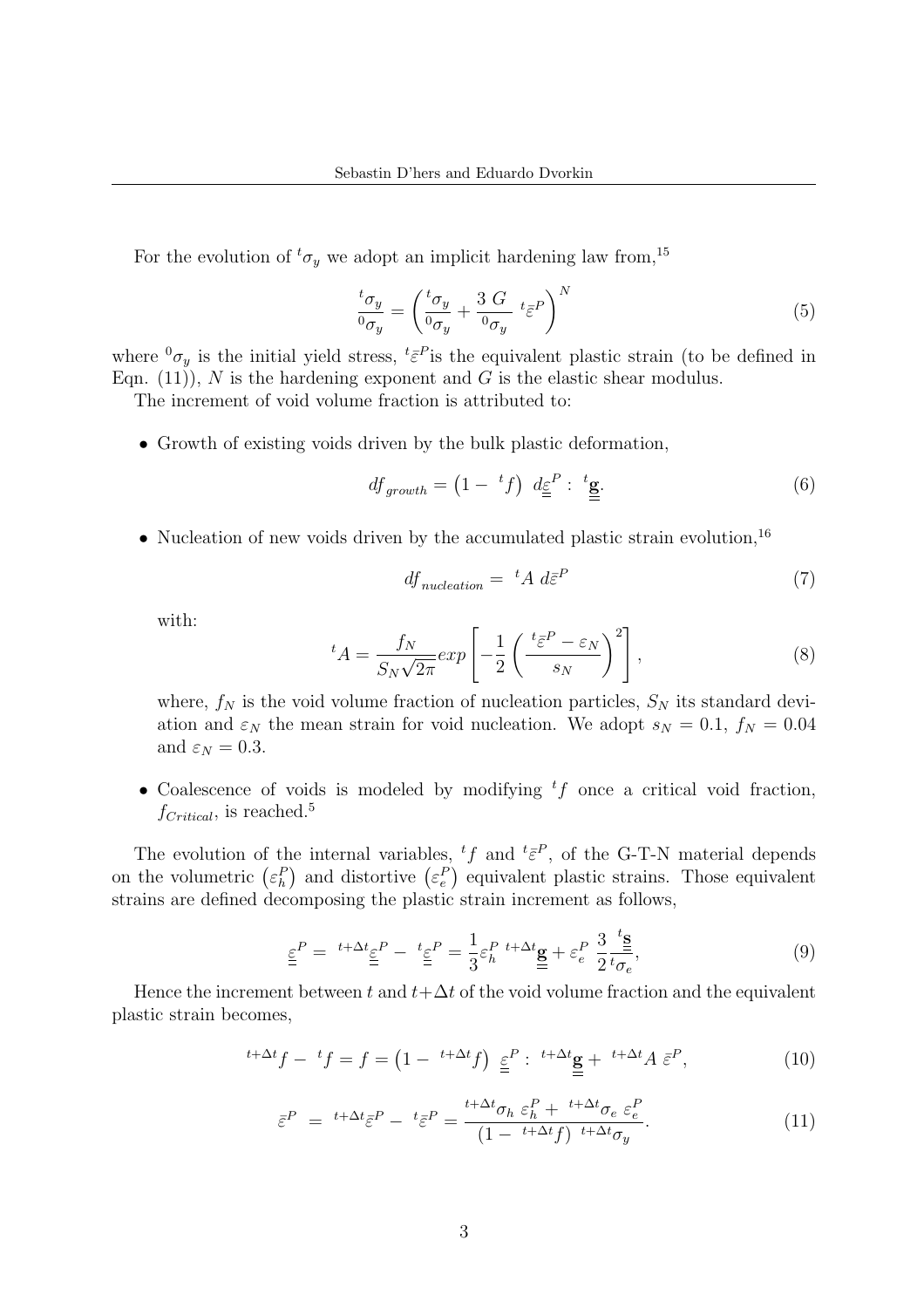### 3 FINITE ELEMENT FORMULATION

#### 3.1 Displacement and strain decomposition

We solve the nonlinear elastoplastic problem using an incremental procedure where we decompose the strain and displacement increments from time t to time  $t + \Delta t$  as,

$$
{}^{t+\Delta t}\underline{\varepsilon} = \ {}^{t}\underline{\varepsilon} + \underline{\varepsilon} \ \wedge \ {}^{t+\Delta t}\underline{u} = \ {}^{t}\underline{u} + \underline{u},
$$

and discretize the continuum using the standard element shape functions,<sup>17</sup>  $\mathbf{H}$ , and the nodal displacements, U,

$$
\underline{u} = \underline{H}^{t + \Delta t} \underline{U} - \underline{H}^{t} \underline{U} = \underline{HU}.
$$

At the elements where the localization indicator triggers a discontinuity, we decompose the displacement field into continuous and localized contributions,  $^{11, 12}$ 

$$
\underline{u} = \underline{u}_{continuum} + \underline{u}_{localized} = \underline{H} \underline{U}_{continuum} + \underline{H} \underline{U}_{localized}
$$
\n(12)

Assuming infinitesimal strains analysis, we also decompose the deformation increment into elastic and plastic components. Since we assume the localization behaves as rigidplastic, the elastic deformation only contributes to the continuum scale, and the plastic deformation contributes to the continuum and to the localized scales. Hence,

$$
\underline{\underline{\varepsilon}} = \underline{\underline{\varepsilon}}^E + \underline{\underline{\varepsilon}}^P = \underline{\underline{\varepsilon}}^E_{continuum} + \underline{\underline{\varepsilon}}^P_{continuum} + \underline{\underline{\varepsilon}}^P_{localized}.
$$
 (13)

The displacement  $\underline{u}_{localized}$  has to be designed as to reproduce the localized deformation kinematics, thus we adopt, $^{11}$ 

$$
\underline{u}_{localized} = \underline{H} \underline{U}_{localized} = \underline{H} \gamma \underline{\Theta} \tag{14}
$$

where Θ are the nodal displacements corresponding to the strong discontinuity mode to be defined later in this work and  $\gamma$  is the increment of a scalar parameter which is part of the problem unknowns. The evolution of this parameter is written as,

$$
t + \Delta t \gamma = t \gamma + \gamma. \tag{15}
$$

Replacing Eqn. (14) into Eqn. (12) results,

$$
\underline{u} = \underline{H} \underline{U} = \underline{H} (\underline{U} - \gamma \underline{\Theta}) + \underline{H} \gamma \underline{\Theta}.
$$
 (16)

Thus the resulting strain fields, using Voight notation, are,

$$
\underline{\varepsilon}_{continuum} = \underline{\varepsilon}_{continuum}^{E} + \underline{\varepsilon}_{continuum}^{P} + \underline{\mathbf{B}} \left( \underline{\mathbf{U}} - \gamma \underline{\boldsymbol{\Theta}} \right) \tag{17}
$$

$$
\underline{\varepsilon}_{localized} = \underline{\varepsilon}_{localized}^P = \underline{\mathbf{B}} \underline{\mathbf{U}}_{localized} = \underline{\mathbf{B}} \gamma \underline{\mathbf{\Theta}} \tag{18}
$$

were **B** is the adopted element strain-displacement matrix.

Summarizing this derivation, we now can build a strong discontinuity mode,  $\Theta$ , that can generate a localized displacement field  $\underline{u}_{localized}$  with a related strain field strain  $\underline{\varepsilon}_{localized}^P$ .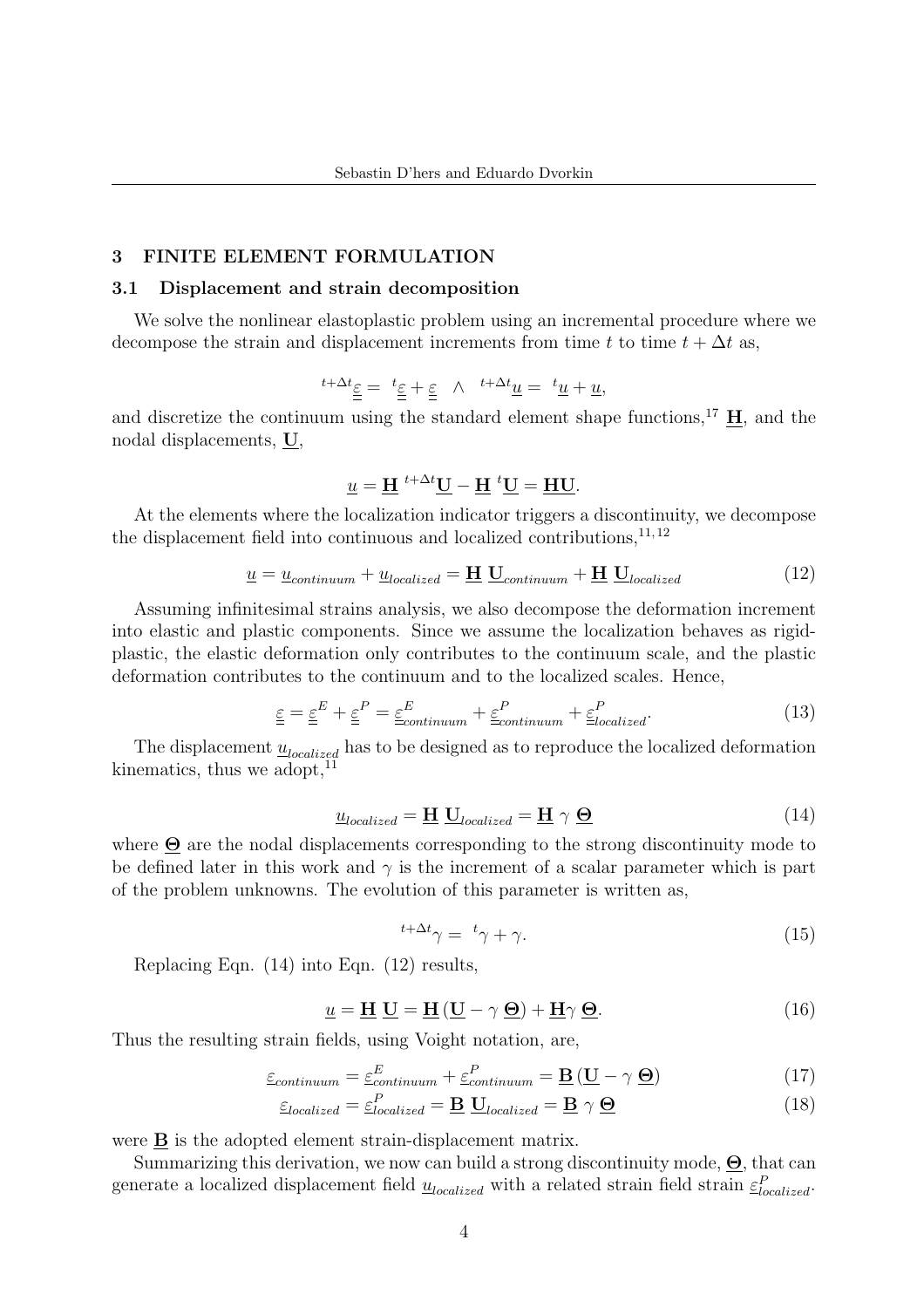

Figure 1: Continuous with an active localization.

## 3.2 Localization definition

A localization line in plane problems can be characterized by a line with normal  ${}^t{\bf n}$  and a propagation direction  ${}^t\underline{\mathbf{m}}$  along which the displacement jump,<sup>19</sup>  $\underline{u}_{localized}$ , is found (i.e. if  ${}^t\underline{n} \parallel {}^t\underline{m} \Longrightarrow$  the kinematics is Mode I and if  ${}^t\underline{n} \perp {}^t\underline{m} \Longrightarrow$  the kinematics is Mode II). In Fig. 1 we draw a schematic representation of the above definitions, considering a general displacement jump; the band has no width.

To describe the induced localization strain we use the Maxwell conditions, so we necessitate that the discontinuity jump satisfies,  $6\overline{6}$ 

$$
\sum \underline{\mathbf{u}}_{localized} = \gamma^t \underline{\mathbf{n}}^t \underline{\mathbf{m}}
$$

where  $\gamma$  is a scalar increment of the discontinuity jump. Hence the strain jump becomes,

$$
\underline{\varepsilon}_{localized}^{P} = \frac{1}{2} \gamma \left( \frac{t_{\mathbf{n}}}{\mathbf{m}} + \frac{t_{\mathbf{m}}}{\mathbf{m}} \frac{t_{\mathbf{n}}}{\mathbf{n}} \right) \tag{19}
$$

# 3.3 Bifurcation analysis

It has been shown<sup>18, 19</sup> that the triggering of bifurcation in the material behavior and the respective band orientation can be determined from the singularity of the acoustic tensor, which is defined as,

$$
\stackrel{t\mathbf{Q}}{=} \stackrel{t\mathbf{n}}{=} \stackrel{t\mathbf{C}}{=} \stackrel{E\mathbf{P}}{=} \stackrel{t\mathbf{n}}{=} \tag{20}
$$

where  ${}^t\underline{C}^{\texttt{EP}}$  is the constitutive tensor.

The bifurcation condition requires that,  $6,18$ 

$$
\stackrel{t}{=} \stackrel{\mathbf{u}}{=} \left( \stackrel{t}{=} \stackrel{\mathbf{u}}{=} \stackrel{\mathbf{t}}{=} \stackrel{\mathbf{c}}{=} \stackrel{\mathbf{E}}{=} \stackrel{\mathbf{F}}{=} \stackrel{\mathbf{u}}{=} 0 \right) \quad (21)
$$

what is satisfied when,

$$
\det\left(\ ^{t}\underline{\mathbf{Q}}\right) = \det\ \left( \ ^{t}\underline{\mathbf{n}} \cdot \ ^{t}\underline{\mathbf{C}}^{\mathbf{EP}} \cdot \ ^{t}\underline{\mathbf{n}}\right) = 0. \tag{22}
$$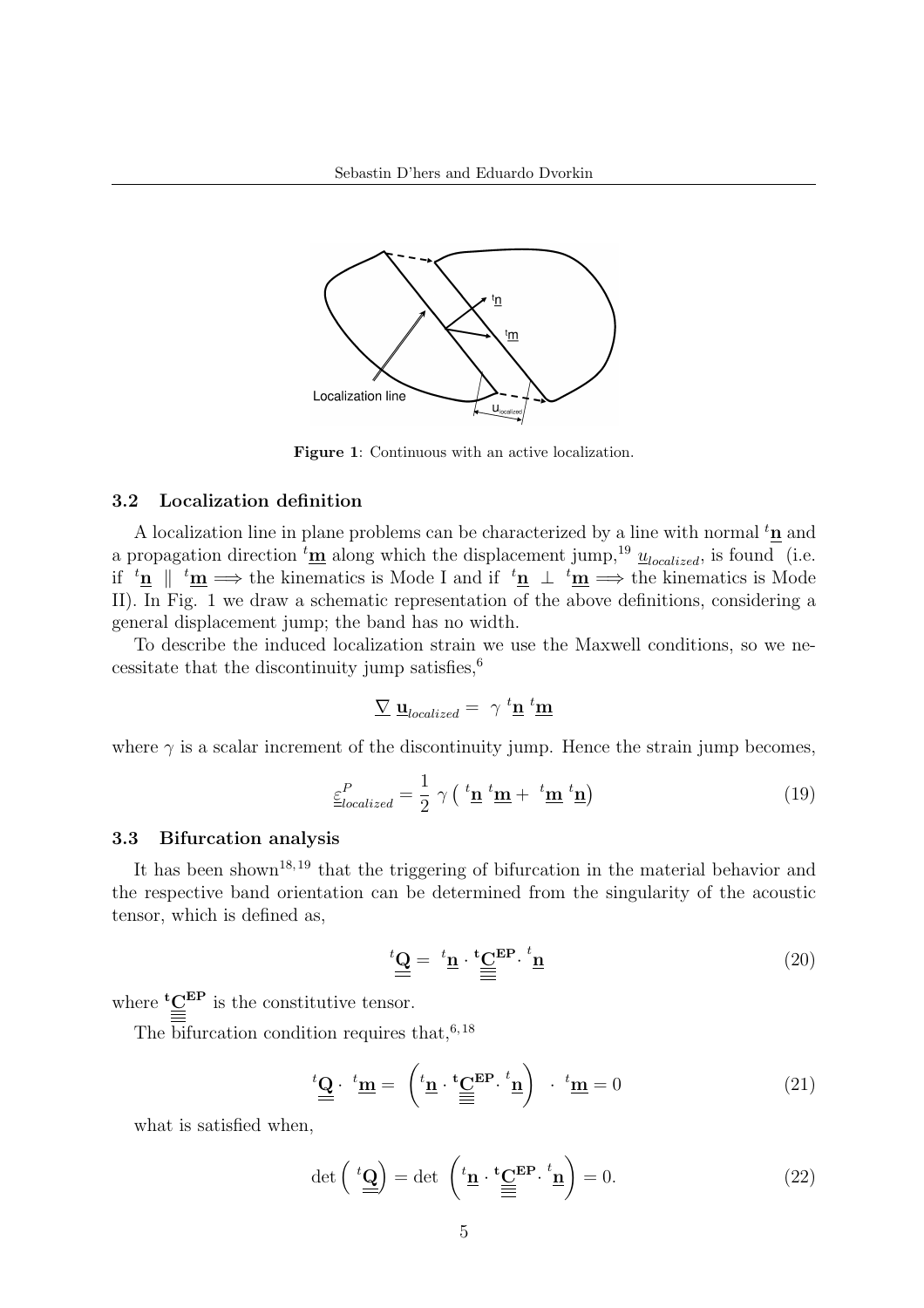

Figure 2: Base of modes for a 9-node element in the isoparametric element space.

Eqn.(22) implies that at least one of  ${}^tQ$  eigenvalues to be zero and the respective eigenvector  $<sup>t</sup>m$  to be the band growth direction according to Eqn.(21). Since it is difficult</sup> to precisely determine when Eqn. (22) is satisfied during an incremental procedure we use,<sup>6</sup>

$$
\det\left(\begin{array}{c}\n\cdot\mathbf{Q} \\
\hline\n\end{array}\right) = \det\left(\begin{array}{c}\n\cdot\mathbf{t} \\
\hline\n\end{array}\right) \cdot \frac{\mathbf{t} \cdot \mathbf{Q}}{\mathbf{E}}\mathbf{P} \cdot \frac{t}{\mathbf{n}}\right) \leq 0
$$
\n(23)

and the growth direction can be obtained from the eigenvector  ${}^t\mathbf{m}$  belonging to the smallest eigenvalue of  ${}^tQ$ .

### 3.4 Strong discontinuity modes definition

To build a strong discontinuity mode,  $^t\mathbf{\Theta}$ , able to model the localization when scaled by  $\gamma$ , we use a base of displacement modes,  $^t \Psi_A$ , constituted by two shear modes and a volume change mode<sup>11, 12, 14</sup>. Subindex  $A = I \dots III$  indicates the deformation mode.

To construct each of them, we use three different sets of nodal coordinates,  ${}^t \underline{\Phi}_A$ , and To construct each of them, we use three different sets of n<br>the unstrained nodal coordinates  $(r^k, s^k)$  and build them as,

$$
{}^{t}\underline{\Psi}_{A}^{k} = \left[ \begin{pmatrix} {}^{t}\Phi_{A}^{k} \end{pmatrix}_{r} - r^{k} \right] \underline{\mathbf{e}}_{r} + \left[ \begin{pmatrix} {}^{t}\Phi_{A}^{k} \end{pmatrix}_{s} - s^{k} \right] \underline{\mathbf{e}}_{s}.
$$
 (24)

In the above equation  $(\mathbf{e}_r; \mathbf{e}_s)$  are orthonormal base vectors shown in Fig.2 along the  $(r, s)$  natural directions and the upper index  $k = 1...N$  indicates the node. As an illustrative example we plot the displacement modes in the element isoparametric space coordinates (r,s) for a 9-node element in Fig.2. To complete the definition we generalize Eqn.(24) in the  $(x_1, x_2)$  structural coordinate system using the element shape functions  $h_j$ 

$$
{}^{t}\underline{\Psi}_{A}^{k} = \left[ h_{j} \left( \left( {}^{t}\Phi_{A}^{k} \right)_{r}, \left( {}^{t}\Phi_{A}^{k} \right)_{s} \right) x_{i}^{j} - x_{i}^{k} \right] \underline{\mathbf{e}}_{i} . \tag{25}
$$

With this displacement modes,  ${}^t \underline{\Psi}_A$ , we compute their respective strains at the element center,

$$
\underline{\varepsilon}_A = \underline{\mathbf{B}}_c \ {}^t \underline{\Psi}_A \tag{26}
$$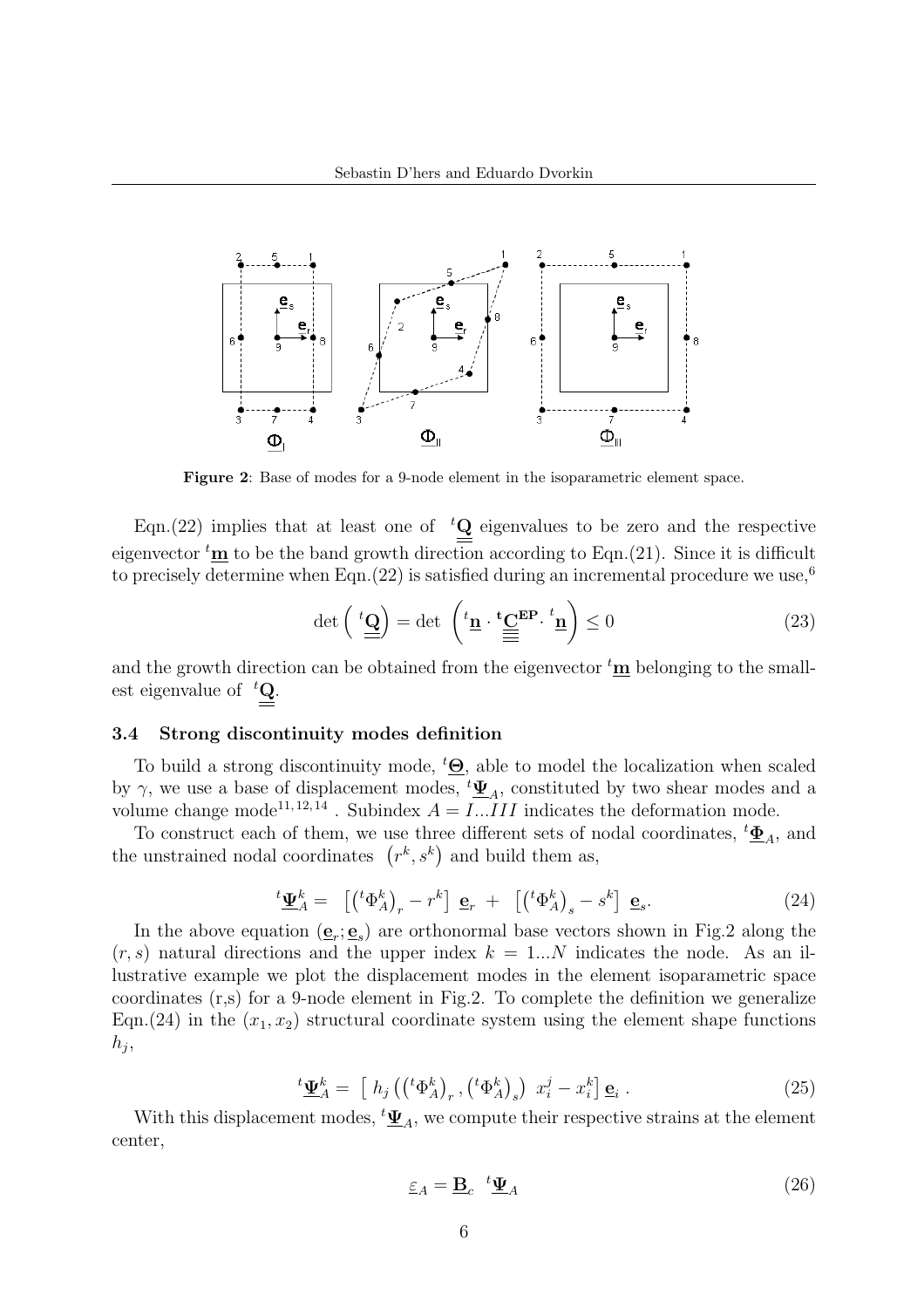

Figure 3: Continuous with an active localization band

where  $\underline{\mathbf{B}}_c$  is the strain-displacements matrix calculated at the element center. By linearly combining the above defined strain fields we obtain the  $\varepsilon_{localized}^P$  defined in Eqn. (19),

$$
\underline{\varepsilon}_{localized}^P = \beta_I \underline{\varepsilon}_I + \beta_{II} \underline{\varepsilon}_{II} + \beta_{III} \underline{\varepsilon}_{III},\tag{27}
$$

where  $\beta_A$  parameters have to be determined.

Therefore the modes  $^t \underline{\Psi}_A$  can also be linearly combined and normalized to get the localization strong discontinuity mode,  ${}^t\Theta$ ,

$$
{}^{t}\underline{\Theta} = \frac{\beta_{I} {}^{t}\underline{\Psi}_{I} + \beta_{II} {}^{t}\underline{\Psi}_{II} + \beta_{III} {}^{t}\underline{\Psi}_{III}}{|\beta_{I} {}^{t}\underline{\Psi}_{I} + \beta_{II} {}^{t}\underline{\Psi}_{II} + \beta_{III} {}^{t}\underline{\Psi}_{III}|}
$$
(28)

### 3.5 Element equilibrium equations

We apply the virtual work principle in order to obtain the finite element equations. In Fig. 3 we show a scheme of a solid with a localization line and the localization line forces (band forces). For the equilibrium at time  $t + \Delta t$  we get,

$$
\int_{V} \delta \left[ \underline{\varepsilon}_{continuum} \right]^{T} \stackrel{t + \Delta t}{\sim} \underline{\sigma}_{continuum} \, dv \, + \, \delta \left[ \underline{\mathbf{U}}_{localized} \right]^{T} \stackrel{t + \Delta t}{\sim} \underline{\mathbf{F}}_{localized} = \int_{S} \delta \underline{\mathbf{u}}^{T} \stackrel{t + \Delta t}{\sim} \underline{\mathbf{p}} \, ds. \tag{29}
$$

Replacing Eqns. (12), (14) and (17) into Eqn. (29) and since  $\delta U$  and  $\delta \gamma$  are arbitrary we obtain set of equations<sup>12</sup> that has to be solved iteratively; therefore, a Newton-Raphson scheme is implemented at the global level. The parameters  $\gamma$  are condensed at the element level.

The only undefined variable is  $^{t+\Delta t}$ **F**<sub>localized</sub> for which we propose<sup>11</sup> that,

$$
\frac{\iota \underline{\Theta}^T t + \Delta t \underline{\mathbf{F}}_{localized}}{\iota \underline{\Theta}^T t \underline{\mathbf{F}}_{localized}} = \frac{t + \Delta t \overline{\sigma}_{localized}}{t \overline{\sigma}_{localized}},
$$
\n(30)

where the localization equivalent stress  $^{t+\Delta t}\bar{\sigma}_{localized}$  is unknown. To calculate it, we relate the localization volumetric and distortive equivalent plastic strains to the band incremental parameter  $\gamma$ , through a set of positive factors  $\zeta$  and  $\varphi$ . These factors relate the continuum and the localization scales. Hence,

$$
\left(\varepsilon_{h_{loc}}^P\right)^2 = \zeta^2 \gamma^2 \tag{31}
$$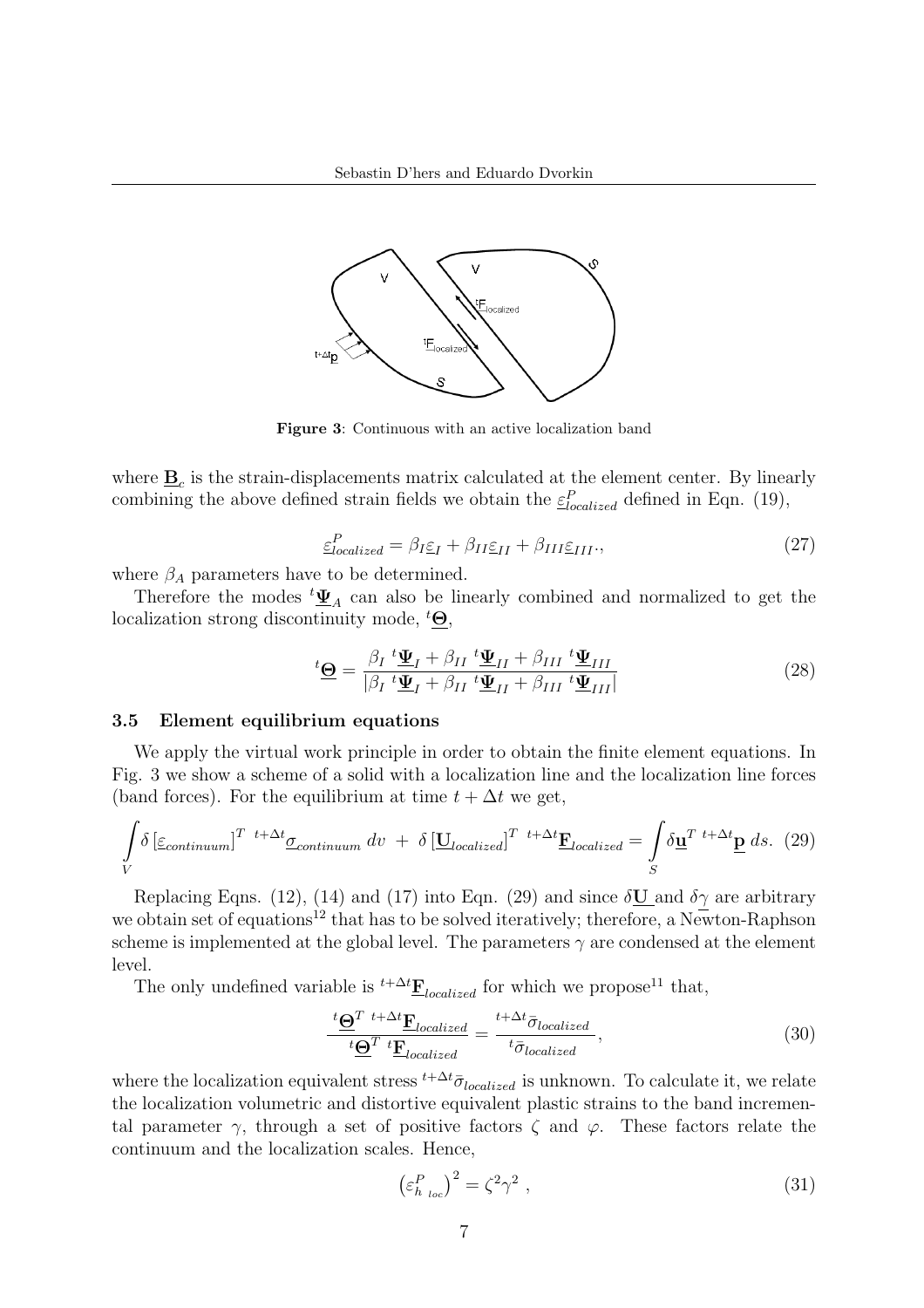

Figure 4: Scheme of a band in a localized element

$$
\left(\varepsilon_{e_{loc}}^P\right)^2 = \varphi^2 \gamma^2. \tag{32}
$$

To determine the inter-scales factors we request the distortive dissipated energy in the band to be equal to the energy dissipated by the distortive part of the localization mode. For this we calculate a purely distortive strong discontinuity mode,  ${}^t\mathbf{\underline{\Theta}}_d$ , as was done for the localization mode  ${}^t\mathbf{\Theta}$ , hence,

$$
\int_{t_{\gamma}}^{t+\Delta t_{\gamma}} \underline{\Theta}_{e}^{T} \, \, \mathcal{F} \underline{\mathbf{F}} \, \, d\gamma = \int_{V_{loc}} \int_{t_{\varepsilon}^{P}_{e}}^{t+\Delta t_{\varepsilon}^{P}_{e}} \, \int_{t_{\varepsilon}^{P}_{e}}^{\infty} \, \, \sigma \bar{\sigma}_{loc} \, \, d\varepsilon_{e}^{P}_{loc} \, dV_{loc} \, . \tag{33}
$$

The same reasoning is applied to the hydrostatic contribution, but with the volumetric strong discontinuity mode,  $\mathcal{Q}_h$ .

To solve Eqn.(33) and the respective volumetric equations, we construct an heuristic rule for what we depict in Fig 4 an element shaped domain that has a localization line across it. The localization line splits the domain in two subdomains that slide along the localization line. Assuming unitary thickness, the volume of material comprised in the localization is,

$$
V_{loc} = h L, \tag{34}
$$

where  $h$  is a reference bandwidth and  $L$  is the band length across the element.

Using in Eqn.(33) an Euler backward time integration scheme together with Eqn. (34) and the corresponding volumetric equations leads to,

$$
\gamma \t^{t} \underline{\Theta}_{e}^{T} \t^{t+\Delta t} \underline{\mathbf{F}} = {}^{t+\Delta t} \bar{\sigma}_{loc} \varepsilon_{e_{loc}}^{P} h L , \t\t(35)
$$

and

$$
\gamma \stackrel{t}{\longrightarrow} \frac{\Theta_h^T}{\Phi} \stackrel{t+\Delta t}{=} \frac{t+\Delta t}{\sigma_{loc}} \varepsilon_{h_{loc}}^P h L . \tag{36}
$$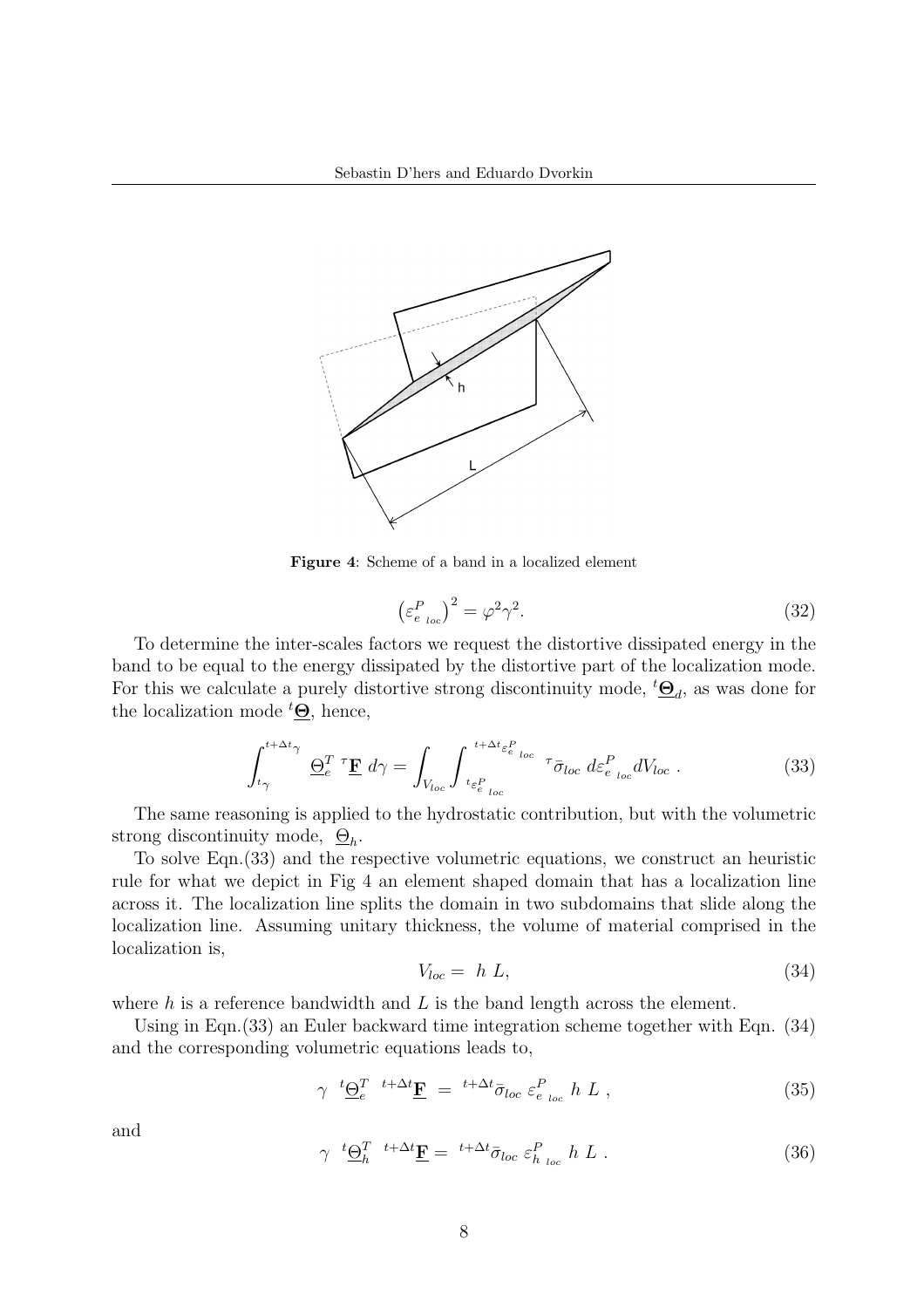

Figure 5: Test case notched sample

Replacing  $\varepsilon_{e_{loc}}^P$  and  $\varepsilon_{h_{loc}}^P$  definitions into Eqns. (31) and (32) we get the inter-scales factors,  $\overline{a}$  $\overline{a}$ 

$$
\varphi = \left| \frac{^t \mathbf{\Theta}_e^T \quad ^{t+\Delta t} \mathbf{F}_{loc}}{h \ L \quad ^{t+\Delta t} \bar{\sigma}_{loc}} \right| \ , \tag{37}
$$

$$
\zeta = \left| \frac{^t \mathbf{\Theta}_h^T \ t + \Delta t}{} \mathbf{F}}{h \ L \ t + \Delta t} \right| \ . \tag{38}
$$

Now that a proper scale is defined for the band strains, we determine  $\varepsilon_{h_{loc}}^P$  and  $\varepsilon_{e_{loc}}^P$ from Eqns. (31) and (32). Finally we determine the internal variables increments using Eqns. (5), (10) and (11), and replace them into Eqn. (4) to get  ${}^{t+\Delta t}$  $\bar{\sigma}_{localized}$ .

The  $h$  parameter is added in Eqn.  $(34)$  to incorporate a regularization that takes into account the strain concentration inside the band. It is a bandwidth yet not a physical one. It can be interpreted as the width a band should have in order to have uniform strains inside the band with the same overall effect to the continua. This allows for parameter h to control the unloading path of the structure, as it is shown in the next section.

### 4 NUMERICAL EXAMPLE

To test our finite element formulation we use a plane strain pure traction test. A specimen with a central notch, used to fix the initiation of the localization, is considered as shown in Fig. 5. The element adopted for the analysis is a 4 node quadrilateral with mixed interpolated tensorial components  $(QMITC4)^{20,21}$  and due to the specimen symmetry only one quarter is modeled. For time evolution we use imposed displacements with automatic time stepping up to a  $4\%$  of elongation. To focus on strain localization and not in material fracture or crack opening phenomenon, the analyzes are stopped when <sup>t</sup>f grows beyond 2/3. The material parameters are set to  $E = 200GPa$ ,  $\sigma_y = 600MPa$ . Nor initial void volume fraction nor hardening are considered.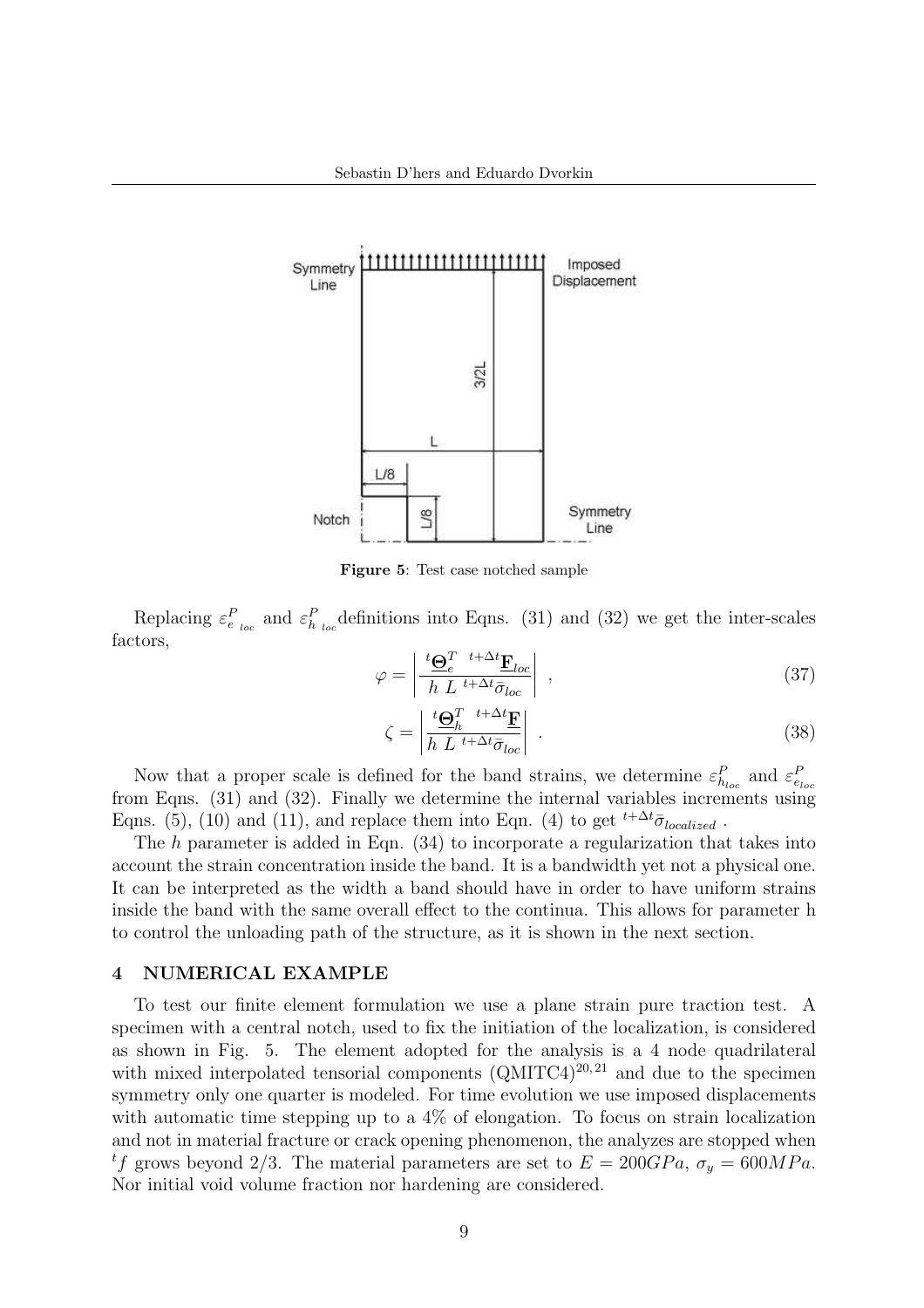

Figure 6: Load displacement results



**Figure 7:**  ${}^t f_{loc}$  and  ${}^t \bar{\epsilon}_{loc}^P$  for some meshes

Two mesh densities are analyzed each for two h parameters (Eqn. 34) are used. In the load-displacement plot shown in Fig. 6 it can be seen that the use of a continuous formulation (standard finite elements) leads to mesh dependent results, while the use of the present formulation shows no mesh dependency. The parameter h has the role of scaling the material deterioration inside the band, thus controlling the load downslope. Sample band plots of the  ${}^{t}f_{loc}$  and  ${}^{t}\bar{\epsilon}_{loc}^{P}$  variables are shown in Fig. 7.

### 5 CONCLUSIONS

We have applied the strong discontinuity modes formulation<sup>11, 12, 14</sup> for modeling strain localization in G-T-N materials. The required inter-scales connection, between the continuum and the localization scales is achieved using an equivalent dissipated work criteria distinguishing between distortive and volumetric contributions. We introduced a lengthscale (h) to heuristically model the material damage evolution inside the band. This h-parameter controls the damage-induced unloading behavior and therefore it can be determined from actual experimental data. The resulting formulation does not require a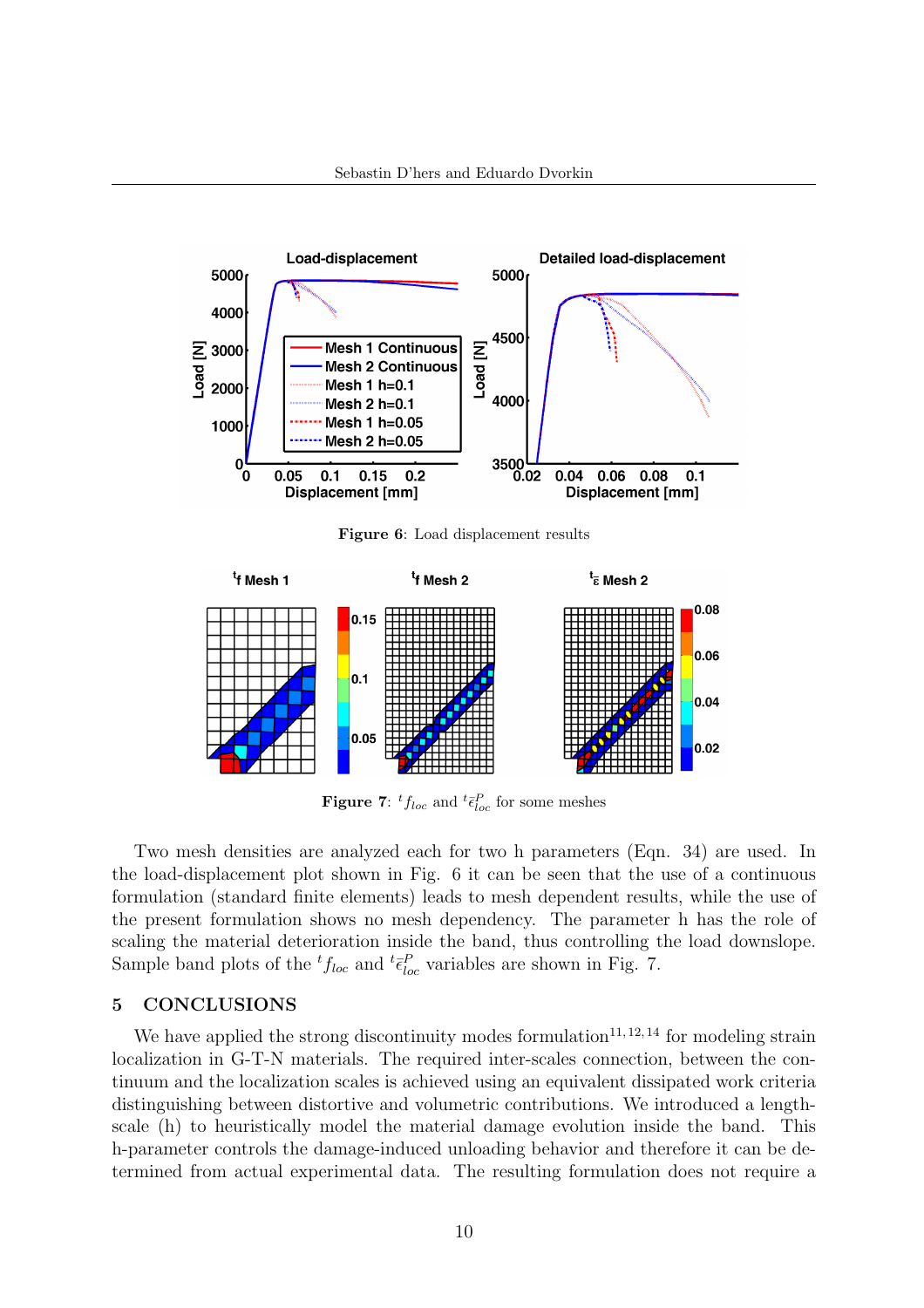specific mesh refinement to model a localization, provides mesh independent results and allows the control of the downslope part of the load-displacement path via the h-parameter. The actual implementation uses the same order of the Gauss integration required for calculating the element stiffness matrix and does not introduce extra d.o.f. in the assembled numerical model.

We gratefully acknowledge the support of TENARIS and ITBA for this research.

# REFERENCES

- [1] Gurson, A.L., Plastic flow and fracture behavior of ductile materials incorporating void nucleation, growth and coalescence. Ph.D. thesis, Brown University, (1975).
- [2] Gurson, A.L., Continuum theory of ductile rupture by void nucleation and growth: Part 1 - yield criteria and flow rules for porous ductile materials, J. Eng. Matl. Tech. (1977) 99:2-15.
- [3] Tvergaard V., Influence of voids on shear band instabilities under plane strain conditions, Int. J. Fract. (1981) 17:389-407.
- [4] Tvergaard, V., On localization in ductile materials containing spherical voids, Int. J. Fract. (1982) 18:237-252.
- [5] Tvergaard, V. and Needleman, A., Analysis of the cup-cone fracture in a round tensile bar, Acta Metallica (1984) 32:157-169.
- [6] Ortiz, M., Leroy, Y. and Needleman, A., A Finite-Element Method for Localized Failure Analysis, Comput. Meth. Appl. Mechs. Engng., (1987) 61:189-214.
- [7] Armero, F. and Garikipati K., Recent Advances in the Analysis and Numerical Simulation of Strain Localization in Inelastic Solids, Proc. Computational Plasticity COM-PLAS IV, (Ed. by D.R.J Owen, E. Oñate and E. Hinton), Barcelona, (1995).
- [8] Samaniego, E. and Belytschko, T., Continuum–discontinuum modelling of shear bands, Int. J. Num. Methods in Engng., (2005), 62:1857-1872.
- [9] Areias, P.M.A. and Belytschko T., Two-scale shear band evolution by local partition of unity, Int. J. Numerical Methods in Engng., (2006) 66:878-910.
- [10] Oliver, J., Modeling strong discontinuities in solid mechanics via strain softening constitutive equations. Part 1: Fundamentals, Int. J. Numerical Methods in Engng., (1996) 39:3575-3600.
- [11] D'hers, S. and Dvorkin, E.N., Modeling shear bands in J2 plasticity using a two-scale formulation via embedded strong discontinuity modes, Int. J. Numer. Meth. Engng, (2009) 77:1015-1043.